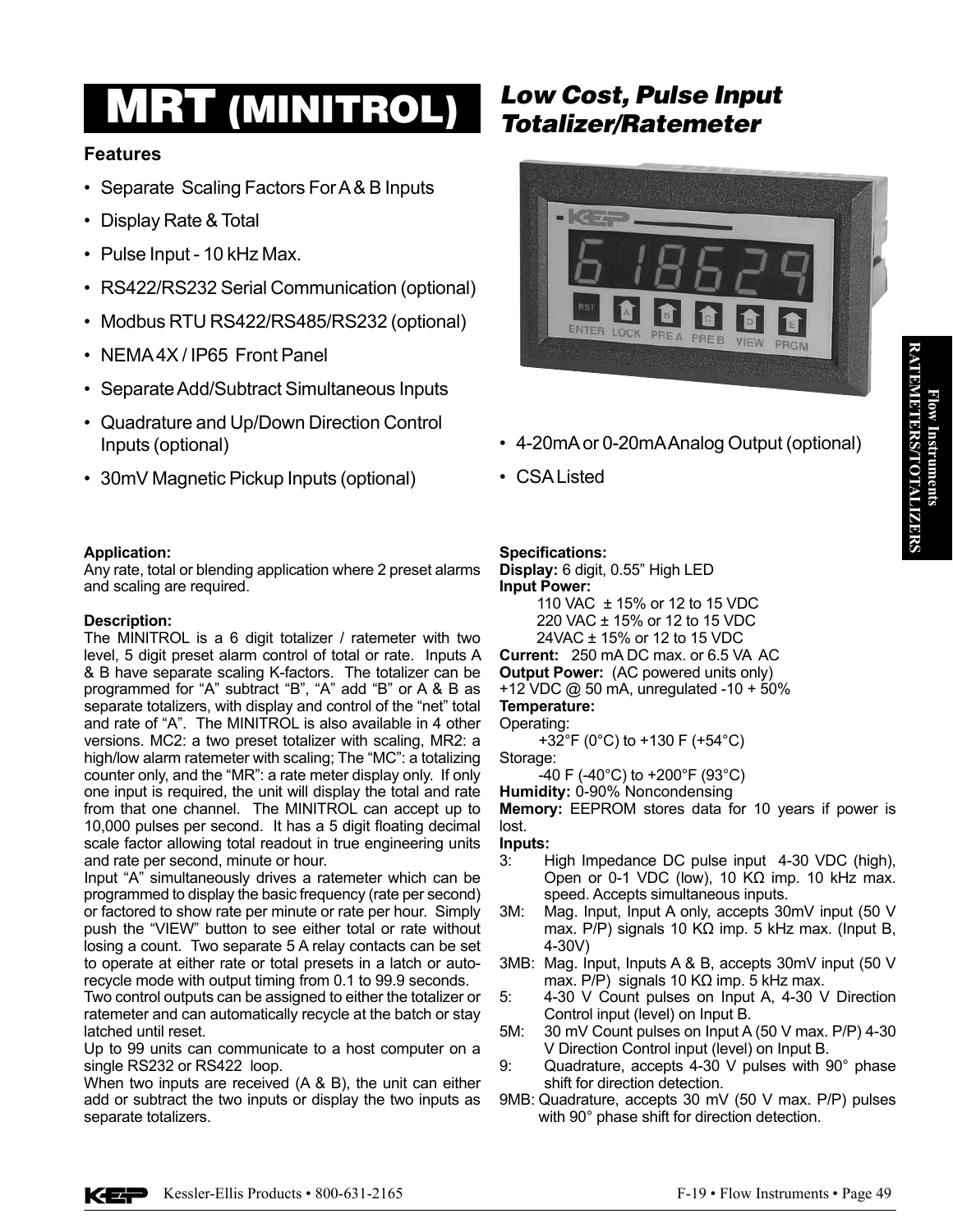#### **Approvals:** CSA File# LR91109-7, CE Compliant **Reset:**

#### Front Panel:

 Resets displayed value and control output Remote:

 4-30 VDC negative edge resets Totalizer "A" and control output

#### **Control Outputs:**

Relays:

 2 each N.O. Relay; 5 Amps 120/240 VAC or 28 VDC. (N.C. relay contacts and NPN transistor output available with solder jumpers. Transistor output is internally pulled up to 10 VDC through relay coil, sinks from 10 VDC to .5 V @ 100 mA)

#### Analog Output:

 An optional 4-20mA (0-20mA) output is available for the Minitrol series. The output can be programmed to track rate or total. This feature is available by adding suffix A to the part number. Connections are via a 2 terminal pluggable screw connector.

 Programming is accomplished by using the front panel in conjunction with rear dip switches.

 Accuracy: ±.25% FS worst case.

 Compliance Voltage: 3 to 30 VDC non inductive.

**Scaling Factor** (K-Factor)**:** In the standard unit, a user programmable K-Factor is used to convert the input pulses to engineering units. The 5 digit K-Factor dividers, with decimal keyed into any position, allow easy direct entry of any K-Factor from 0.0001 to 99999. Separate factors may be entered for the 2 separate input channels.

**Presets:** Two control outputs are provided. To set relay values, press "menu" button until "Relay" appears on the display, the A and B outputs can be assigned to the ratemeter (high/low), one preset for rate and one for total, or two presets on the A and B totalizers. A 5 digit value can be entered for both presets and the decimal point location is the same as the counter. The outputs can be set to energize from 0.1 to 99.9 seconds or latch (0.0). If a value other than 0.0 is entered, the totalizers will auto reset at the preset . In the A-B or A+B versions, the relays will be assigned to either net total or A rate.

**Lockout:** Unauthorized front panel changes can be prevented by entering a user selected 5 digit code in the "LOC" mode. The front panel can be completely locked out or the presets can remain accessible.

#### **Ratemeter:** Accuracy: 0.01% FS (±1 display digit).

The rate display updates once per second. The rate meter can be programmed to accept almost any number of pulses per unit of measurement, sample from 2 to 24 seconds maximum, and auto-range up to 5 digits of significant information. In the "RPS" mode, the ratemeter displays in units per second, and in the "scale" mode, units per hour or per minute. The unit will display the rate of the A Input only.

**Totalizer**: The two 6-digit totalizers can count at 10 kHz max. Each can have a 5-digit dividing scale factor. The totalizer advances on the positive edge of each pulse. Count up or down modes available, as are quadrature inputs from encoders for position or flow measurement. The unit can be programmed to view the net value of "A+B" or "A-B", or A and B as separate totalizers.

#### **RS232/RS422 with KEP Protocol:**

If the serial interface option is supplied, multiple units can be linked together. (The terminal addressing the unit must be capable of driving all loads in the loop.) Unit status and new set points can be communicated by serial communication. Mode changes, however, must always be made on the front panel.

Data is received and transmitted over standard EIA RS232 or RS422 levels. Unit number, baud rate and parity are entered in the "Program Setting" set up mode and remain in memory even if power is off.

#### **RS232/RS422/RS485 with Modbus RTU Protocol:**

The serial port can be used for serial printing or also for data acquisition. The unit can assign addresses up to 247 units (The terminal addressing the unit must be capable of driving all loads in the loop.) The unit can communicate with a master device through a Modbus-RTU protocol. The data given for each parameter is in IEEE float format comprising of 2 words. The unit can be connected in a network.

 Device ID: 01-247

 Baud Rates: 300, 600, 1200, 2400, 4800, 9600 Parity: None, Odd, Even Protocol: Modbus RTU (Half Duplex)

**Flow Instruments RATEMETERS/TOTALIZERS**

**RATEMETERS/TOTALIZERS Flow Instruments**